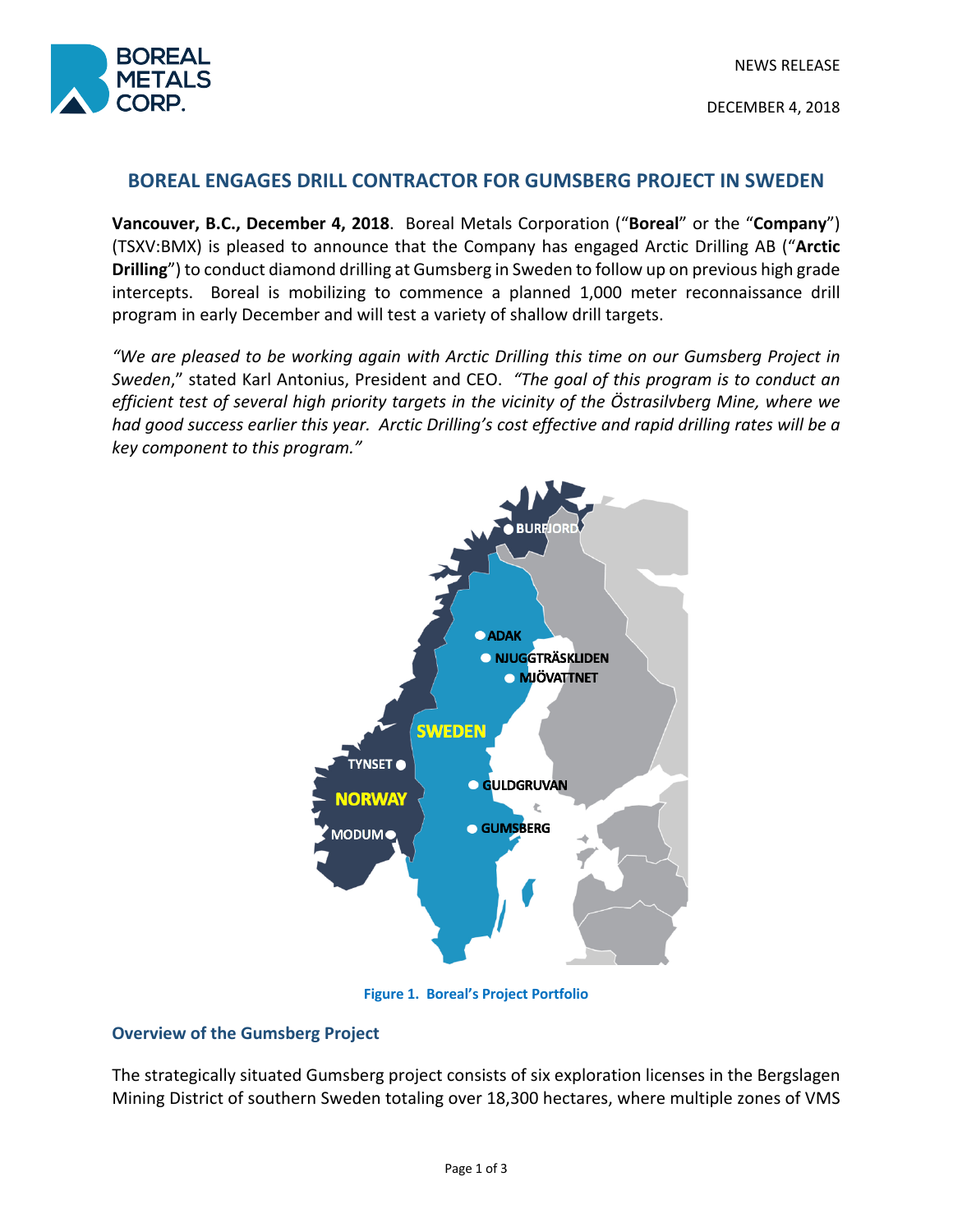

DECEMBER 4, 2018

style mineralization have been identified. Precious and base metal VMS style mineralization at Gumsberg was mined from the 13th century through the early 19th century, with over 30 historic mines present on the property, most notably the Östrasilvberg mine, which was the largest silver mine in Sweden between 1250 and 1590.

On February 28 and May 2, 2018, the Company announced high grade and other encouraging drill results from the 2,545 metre diamond drill program conducted at Gumsberg in late 2017 and early 2018. These drill results confirmed the presence of high-grade silver-zinc-lead mineralization (e.g., with significant associated copper and gold mineralization that extends along strike from and below the historic mine workings in the area). Also intersected were previously unrecognized zones of mineralization away from the mine workings (e.g., 10.94 metres of 656.70 g/t silver, 16.97% zinc, 8.52% lead and 0.76 g/t gold - see News Release dated May 2, 2018). These represent novel discoveries of mineralization in the district.

Drill intercepts included VMS type exhalative massive sulfide horizons, primary replacement style and related high-grade lenses, and shoots of silver-zinc-lead mineralization. Similar styles of mineralization occur throughout the Bergslagen district in southern Sweden, which is host to multiple world renowned base metal sulphide deposits.

In September 2018, Boreal announced the results of a 61 line kilometre, high resolution ground magnetometer survey at Gumsberg (see the Company's New Release dated September 19, 2018). The survey may be interpreted as layered/stacked or structurally repeated mineralized zones and provided better resolution of the known trends of mineralization in the area. This data will play a key role in developing further drill targets in the areas of the historic Vallberget-Loberget mining trend, as they help define extensions of the known trends of mineralization.

This follow up drill program at Gumsberg is being planned to commence early December, with additional permitting efforts taking place now.

## **About Boreal Metals Corporation**

Boreal is a mineral exploration company focused on the discovery of Zinc, Copper, Silver, Gold, Cobalt and Nickel deposits in exceptional, historical mining project areas spanning Sweden and Norway. The Company aims to discover new economic mineral deposits in known mining districts that have seen little or no modern exploration. The Company is led by an experienced management and technical team, with successful track records in mineral discovery, mining development and financing.

## **Qualified Person**

Daniel MacNeil, P.Geo, a Qualified Person as defined by National Instrument 43-101, has read and approved all technical and scientific information related to the Burfjord Project contained in this news release. Mr. MacNeil is Vice President Exploration for Boreal Metals Corporation.